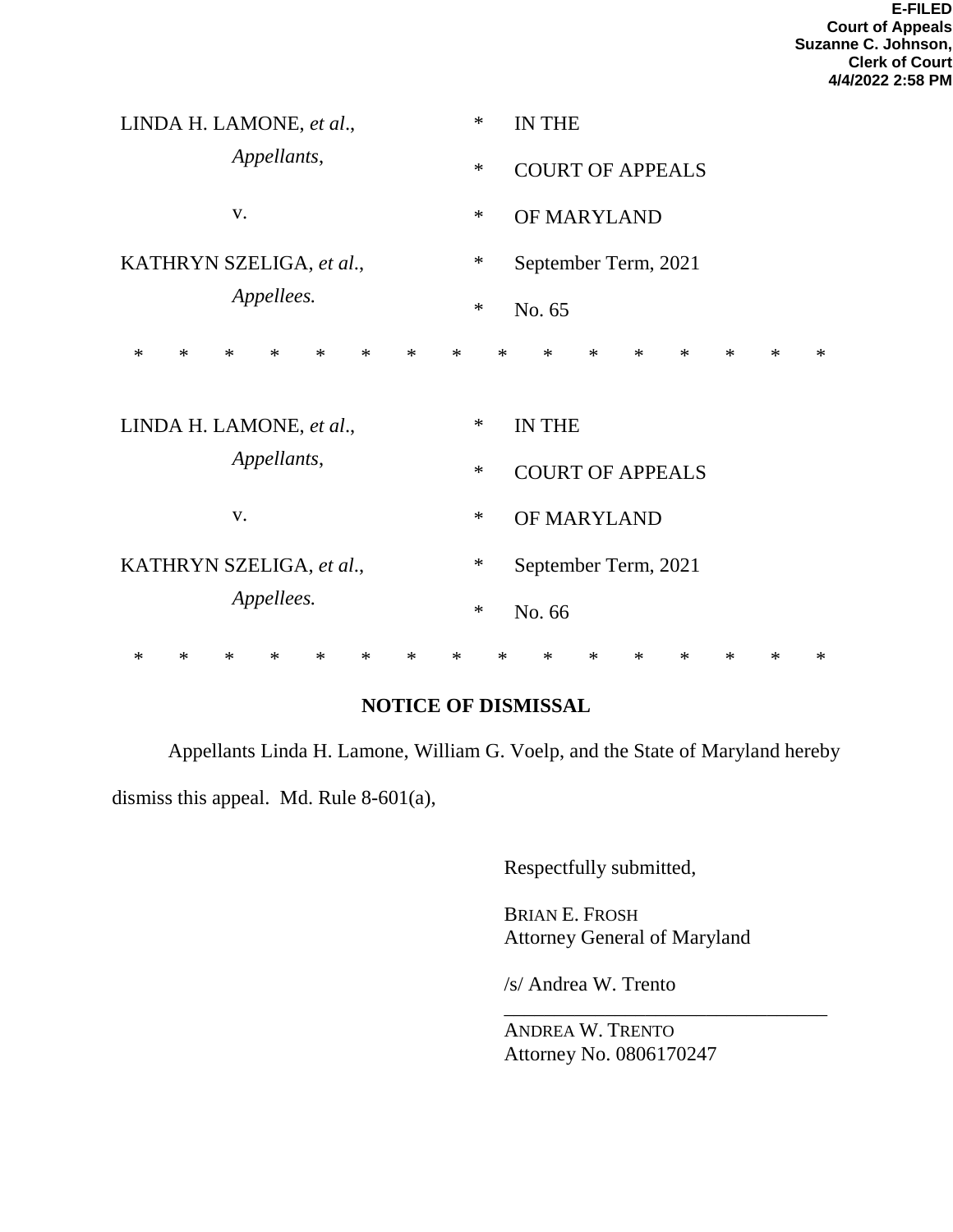ROBERT A. SCOTT Attorney No. 9512140140 STEVEN M. SULLIVAN Attorney No. 9706260005 Assistant Attorneys General Office of the Attorney General 200 Saint Paul Place, 20th Floor Baltimore, Maryland 21202 atrento@oag.state.md.us (410) 576-6472 (410) 576-6955 (facsimile)

April 4, 2022 Attorneys for Appellants